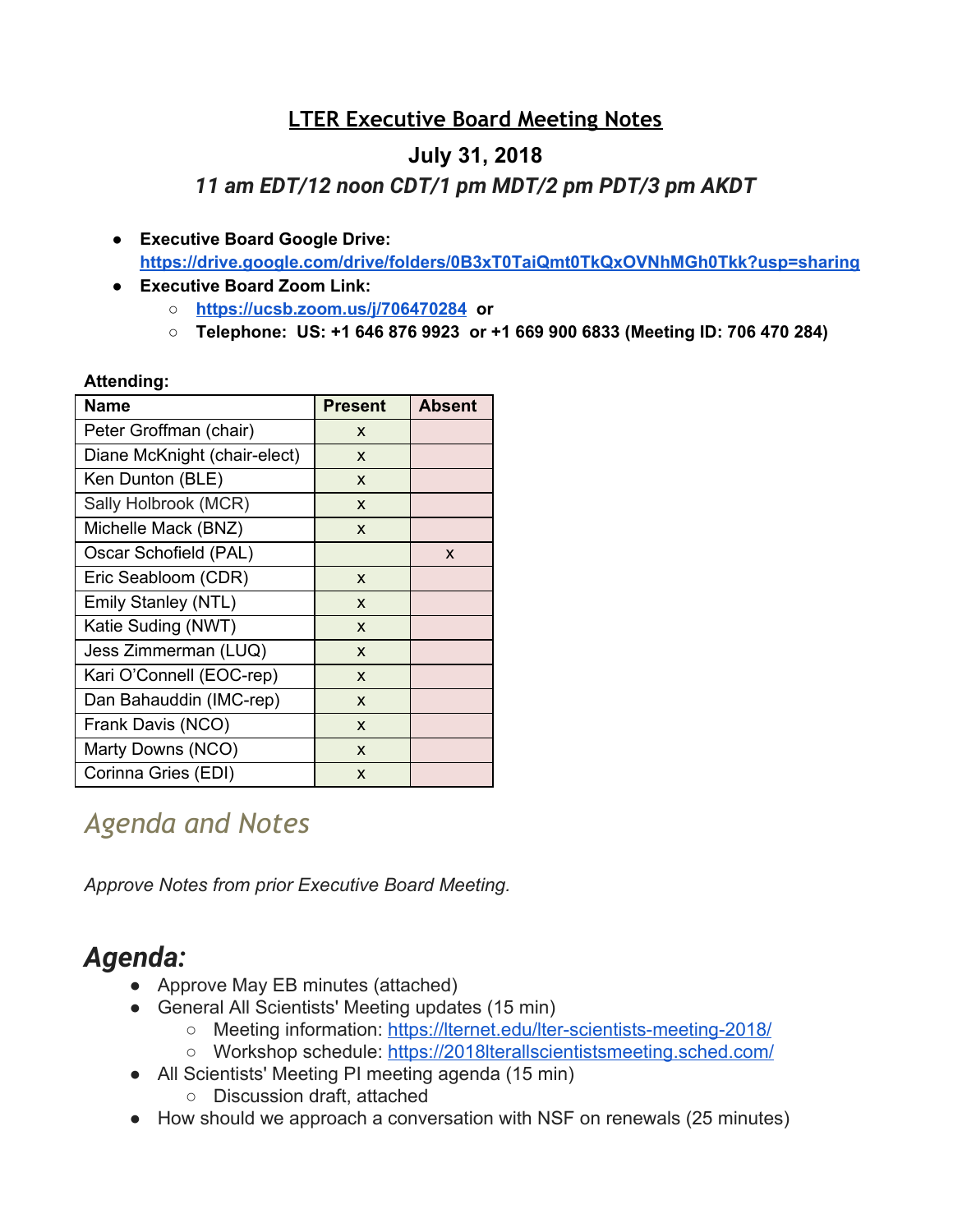- Letter from Dan Childers, attached
- Inquiry from ADVANCEGeo folks about whether we would like to participate.
	- See general info on the project, here: <https://serc.carleton.edu/advancegeo/index.html>
	- Request letter of support from Becky Irwin for a USDA's AFRI Research Coordination Network for a national native bee monitoring plan.

## **Notes:**

*Minutes from May Executive Board and Science Council Meeting: Update the year, but otherwise approved.*

### **ASM updates:**

- 337 registrants. Additional 56 spots held for those from NSF/EDI/NCO funding.
- Too many people opting for singles, so have nearly maxed out Asilomar -- seeking additional rooming options.
- 8-90 minutes sessions (11 concurrent workshops)
- 230 posters in 2 separate sessions (before requesting site posters).

### **PI Meeting agenda**

Morning:

- Short updates
- Big chunk of time to talk about 40 year review. Peter and Frank are talking with Dan Thornhill, NSF-GEO Program Officer, about how much time they need
- Synthesis working groups updates. Quick overview of what they have done. What have they been doing, what have they produced, etc.
- What's the role of the science council? This would be the discussion that people asked for in Madison. It's important to strengthen the sense of accountability to the Science Council.
- We also need some specific direction about how we want to spend our time at the science council.

### Afternoon:

- NSF management of LTER program
	- $\circ$  Lost 4 sites in the last 10 years and there has been a big turnover in program officers.
	- $\circ$  Does NSF have specific goals for reducing (or changing) the size, structure, goals, etc. of the program?
	- Why and how do sites get on probation? Off probation?
	- Current group seems to want to interact with us smoothly, but they have some constraints about how they are supposed to communicate with investigators.
	- This is a place where the NCO could try to be more of an emissary. We need to frame the questions in a tight and coherent way and try to get some specific feedback from NSF.
	- $\circ$  Or should a site PI or someone from the Executive Board lead that discussion?
	- $\circ$  The Chair of the Executive Board has a conflict of interest as a PI on a terminated site.